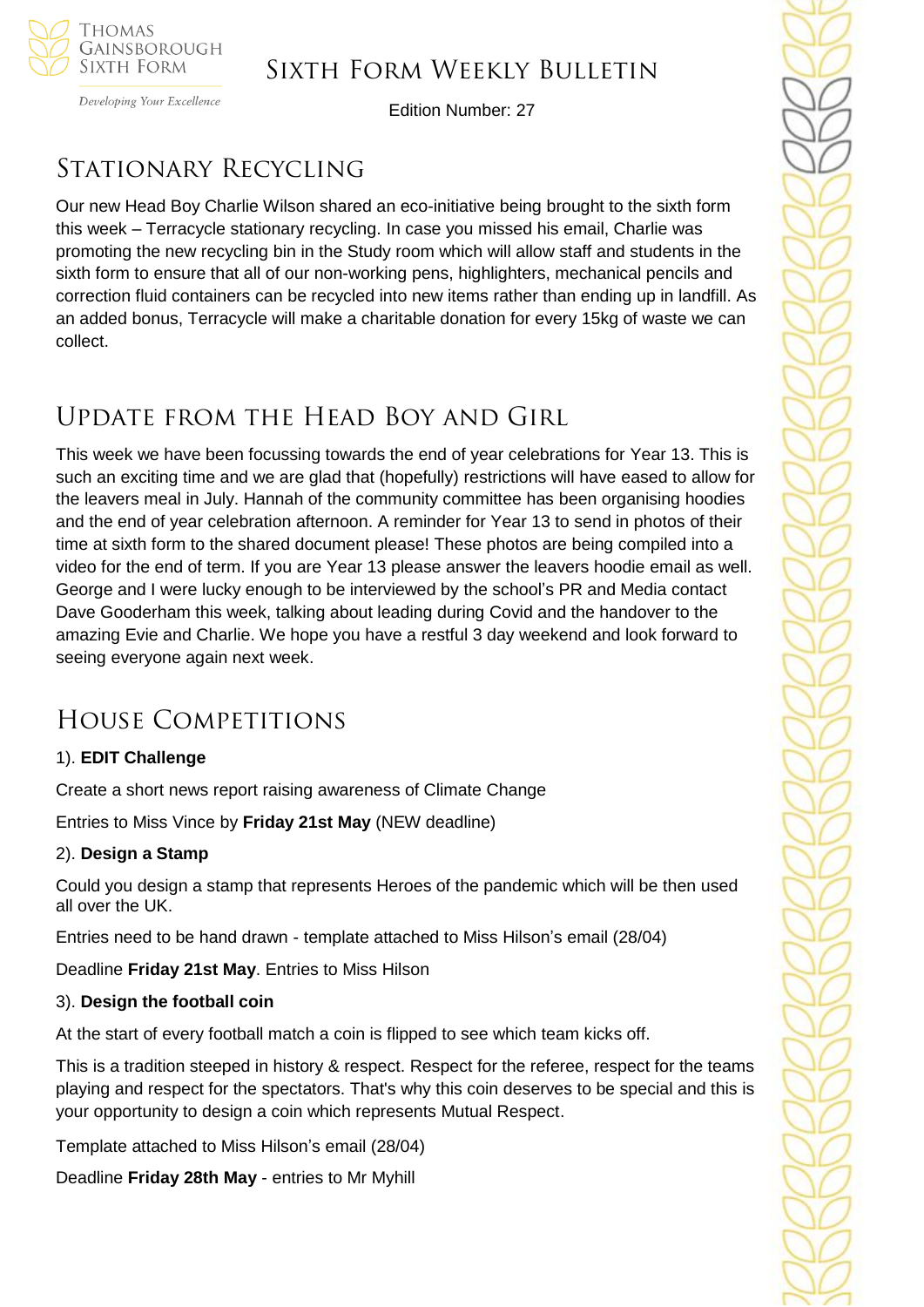

Developing Your Excellence

Edition Number: 27

## 4). **Unity T-Shirt Design**

Unitees is a National school competition that aims to spread a message of tolerance & understanding among young people by challenging them to design a T-Shirt on the theme of Unity.

All designs can be created using their online tool

Deadline **Friday 11th June**

#### 5) **Humanities Design Challenge**

You are challenged to design an achievement postcard which would be used to send home to students & parents celebrating fantastic work in Humanities.

See the PowerPoint attached to Miss Hilson's email (30/04) for details of what to include.

Entries to be sent to Mrs Dukes or Mrs Wood by **Friday 14th May**

## Ted tv of the week

**'Nature, Beauty, Gratitude'** with Louis Schwartzberg (Filmmaker) [Click here to view](https://www.ted.com/talks/louie_schwartzberg_nature_beauty_gratitude?rid=wSfKtP03YjM3)

## University News

#### **Uni Taster Days**

New university events added to UniTasterDays this week include:

Subject university tasters bookable by students and school groups from [Bishop Grosseteste](https://www.unitasterdays.com/search.aspx?IID=1751&Sort=D)  [University,](https://www.unitasterdays.com/search.aspx?IID=1751&Sort=D) [London Metropolitan University,](https://www.unitasterdays.com/search.aspx?IID=149&Sort=D) [the University of Roehampton,](https://www.unitasterdays.com/search.aspx?IID=201&Sort=D) [the University of](https://www.unitasterdays.com/search.aspx?IID=373&Sort=D)  [Wolverhampton](https://www.unitasterdays.com/search.aspx?IID=373&Sort=D) and the [University of Warwick.](https://www.unitasterdays.com/search.aspx?IID=369&Sort=D)

Online university summer schools from **Queen Mary University of London** and the University [of Leicester.](https://www.unitasterdays.com/search.aspx?IID=322&Sort=D)

Independent and impartial university guidance webinars released this week include support for students interested in studying [innovation and entrepreneurship,](https://www.unitasterdays.com/ondemand/webinar/114/innovation-and-entrepreneurship) [digital and social media](https://www.unitasterdays.com/ondemand/webinar/113/digital-and-social-media-marketing)  [marketing](https://www.unitasterdays.com/ondemand/webinar/113/digital-and-social-media-marketing) and even exploring future [university study opportunities outside of the UK.](https://www.unitasterdays.com/ondemand/webinar/115/study-outside-the-uk)

#### **University Centre Colchester**

You can now access the 2022 University Centre Colchester prospectus online, in addition to the hard copies that will shortly be available in the Careers Hub.

You can access the prospectus both directly through our website and by clicking the button below:

#### [Click here to view](https://www.colchester.ac.uk/ucc-2022-23-prospectus/?mc_cid=b119fcea46&mc_eid=57ab836060)

**University Centre Colchester Virtual Open Event** - **Wednesday 5th May, 6pm** [Book your](https://www.colchester.ac.uk/ucc-virtual-open-event/?mc_cid=b119fcea46&mc_eid=57ab836060)  [place](https://www.colchester.ac.uk/ucc-virtual-open-event/?mc_cid=b119fcea46&mc_eid=57ab836060)

### **Oxbridge Personal Statement Workshops**

The webinars are targeted at students thinking of applying to Oxbridge or other selective universities. We'll take attendees through real personal statement examples, talk about what selective universities look for, and ask current Oxbridge students to chip in with advice on how to begin writing.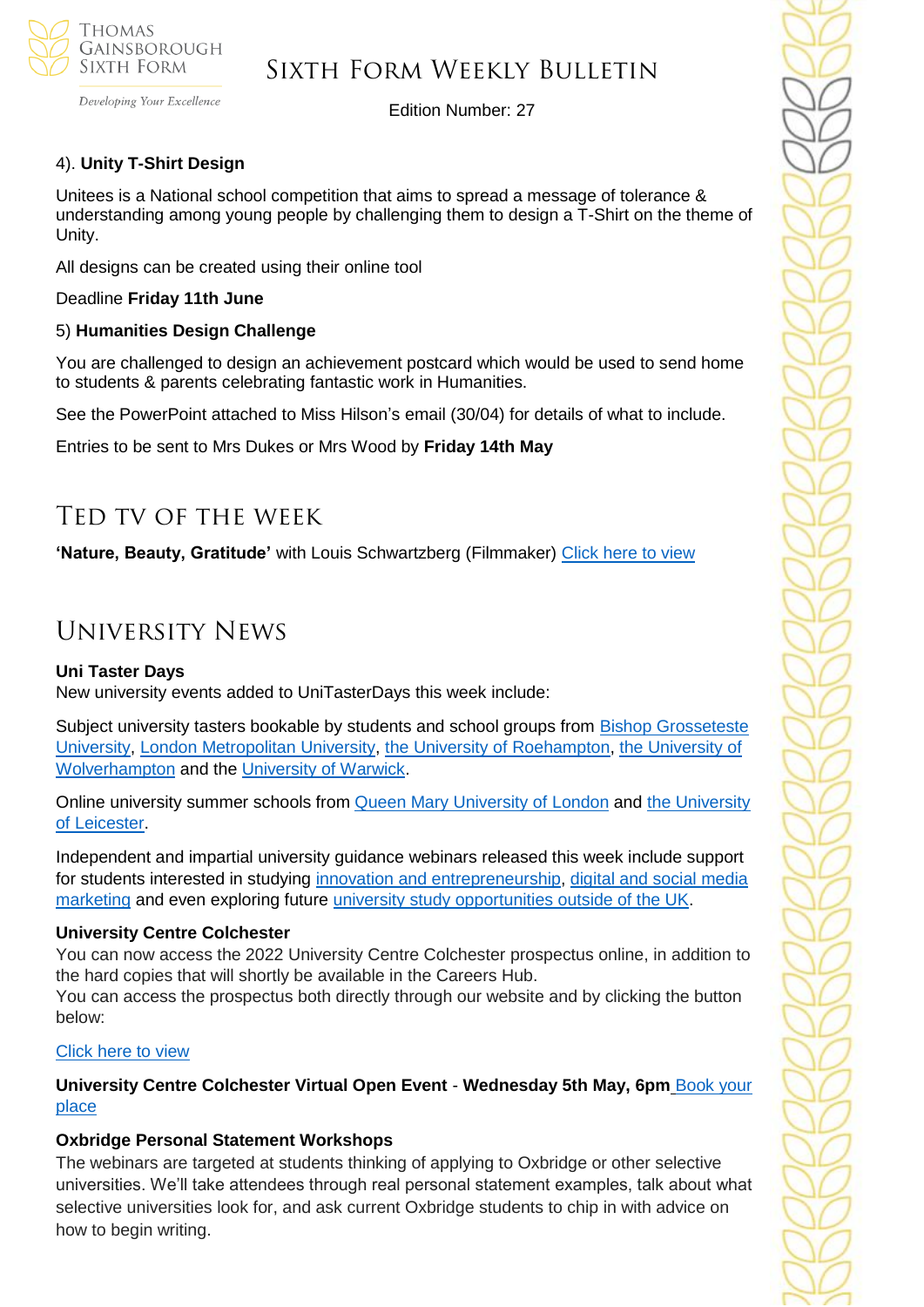

Developing Your Excellence

### Edition Number: 27

#### · **Sciences Workshop: 10th May 6-7.30pm**, [Register here](https://zoom.us/webinar/register/WN_JlHHhkthSNe6Nbt6NwnPAA)

· **Arts & Humanities Workshop: 12th May 6-7.30pm**, [Register here](https://zoom.us/webinar/register/WN_540vzrPWSz6fwlvGk7YtDQ)

**University of Suffolk Virtual Architecture Taster Session - 4 May from 11.00am-12.30pm** The aim of this session is to give students an insight into studying Architecture at the University of Suffolk to encourage them to get hands-on with simple materials to explore light and its relationship to architectural structure. [Book Now](https://www.uos.ac.uk/content/architecture-light-and-experience-virtual-taster-session)

#### **UK University & Apprenticeship Search Virtual Fair**

Following the success and popularity of previous online events, the next **UK University & Apprenticeship Search Virtual Fair** will take place on **Wednesday 26th May between 12 and 6pm** (students can login anytime which suits). Students and parents can [register here.](https://ukunisearchsouth.vfairs.com/en/)

The event for students in Years 13 and 12, 11 and will feature a multitude of university exhibitors and an updated range of vital webinars, including UCAS Personal Statement, Clearing, Choosing a Course, Degree Apprenticeships, Student Finance and Teacher/Parent support.

## Careers News

This week's apprenticeship opportunities include Payroll Admin, Hospitality x 2, Commis Chef, Admin and Accounts, Chef, Mechanical Engineer, IT Services, Carpenter, Bench Joiner, Early Years and Business Admin. [Click here for more information.](https://mail.google.com/mail/u/0/#inbox/FMfcgxwLtkPlnCRncRWwjkKGGTzfSgkB)

#### **Henley Business School Careers in Property Webinar 6 th May 5-5.45pm**

this webinar will be hosted by property firm [SEGRO,](http://purepotential-mail.org/_act/link.php?mId=P923857114982776818041494zzzzz646314bff14cae50a69ddd70f615cf37e9e001015390a3665d2350ff58dc33eab3&tId=315489501) one of the leading owner-manager and developer of industrial properties. This is great chance to learn more about the property industry by hearing first hand from the people who work in SEGRO about the career paths you can explore. Sign up for this event: [https://live.henley.ac.uk/events/54970](http://purepotential-mail.org/_act/link.php?mId=P923857114982776818041494zzzzz646314bff14cae50a69ddd70f615cf37e9e001015390a3665d2350ff58dc33eab3&tId=315489502)

#### **Green Skill Week Virtual Work Experience Opportunities:**

#### **[Build Yourself with Wates](https://www.s4snextgen.org/Opportunities/View/id/1419)**

- **Date(s): 1 June – 4 June 2021 (10am -2pm)**
- **Application Deadline: 10 May 2021**

**NextGen Nurse - [Meet the people behind the masks](https://www.s4snextgen.org/Opportunities/View/id/1547)**

- **Dates: 19 & 26 May 2021 (10am – 2:30pm)**
- **Application Deadline: 5 May 2021**

**[Green Skills National Competition with Anglian Water](https://www.s4snextgen.org/Opportunities/View/id/1321)**

- **Date(s): 26 May 2021 (09am - 3pm)**
- **Application Deadline: 12 May 2021**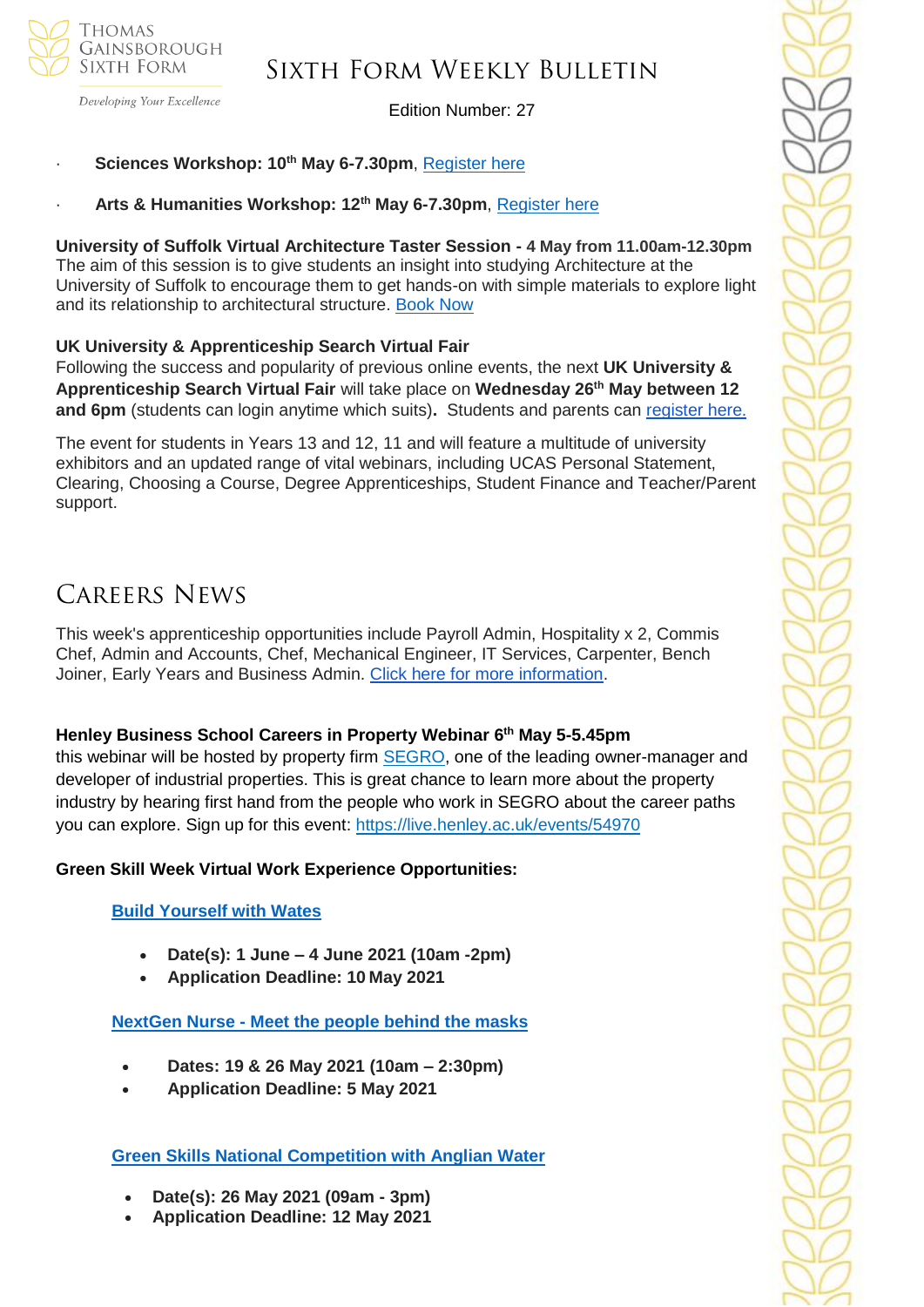

Developing Your Excellence

Edition Number: 27

## **Poppy Design Studio – [Marketing Work Experience](https://www.s4snextgen.org/Opportunities/View/id/1453)**

- **Date(s): 7 June - 9 August 2021 (10am - 12pm on Mondays)**
- **Application Deadline: 23 May 2021**

**Nottinghamshire Police - [how our Police fight crime and keep us safe with the](https://www.s4snextgen.org/Opportunities/View/id/1622)  [`Eye in the Sky`](https://www.s4snextgen.org/Opportunities/View/id/1622)**

- **Dates: 23 June 2021 (9:30am – 3pm)**
- **Application Deadline: 09 June 2021**

**[Predict 21: How IT is changing the world & the world is changing IT with IBM](https://www.s4snextgen.org/Opportunities/View/id/1593)**

- **Date(s): 22 June 2021 (10am – 3pm)**
- **Application Deadline: 28 May 2021**

**Thames Water – [Keeping essential services running](https://www.s4snextgen.org/Opportunities/View/id/1373)**

- **Date: 2 June 2021(10am – 1pm).**
- **Application Deadline: 2 May 2021**

**[ISG Global Construction Specialist -](https://www.s4snextgen.org/Opportunities/View/id/1455) Virtual Work Experience**

- **Dates: 1 – 4 June 2021 (10am - 2pm)**
- **Application Deadline: 30 April 2021**

**Green Skills 2021 - [SSE Wind Turbines session](https://www.s4snextgen.org/Opportunities/View/id/1428)**

- **Date: 2 June 2021 (10am – 12:30pm)**
- **Application Deadline: 11May 2021**

**British Army - [combining office skills and a sense of adventure](https://www.s4snextgen.org/Opportunities/View/id/1518) British Army - [careers in cyber](https://www.s4snextgen.org/Opportunities/View/id/1651)**

- **Dates: 4 & 22 June 2021**
- **Application Deadline: 4 & 26 May 2021**

**[Learn how to save the planet with IEMA](https://www.s4snextgen.org/Opportunities/View/id/1532)**

- **Dates: 12 - 16 July 2021 (10am – 3pm)**
- **Application Deadline: 17 May 2021**

**[Live, fun and interactive session with Mintra Software](https://www.s4snextgen.org/Opportunities/View/id/1393)**

- **Dates: 23 June 2021(9am -1pm)**
- **Application Deadline: 7 June 2021**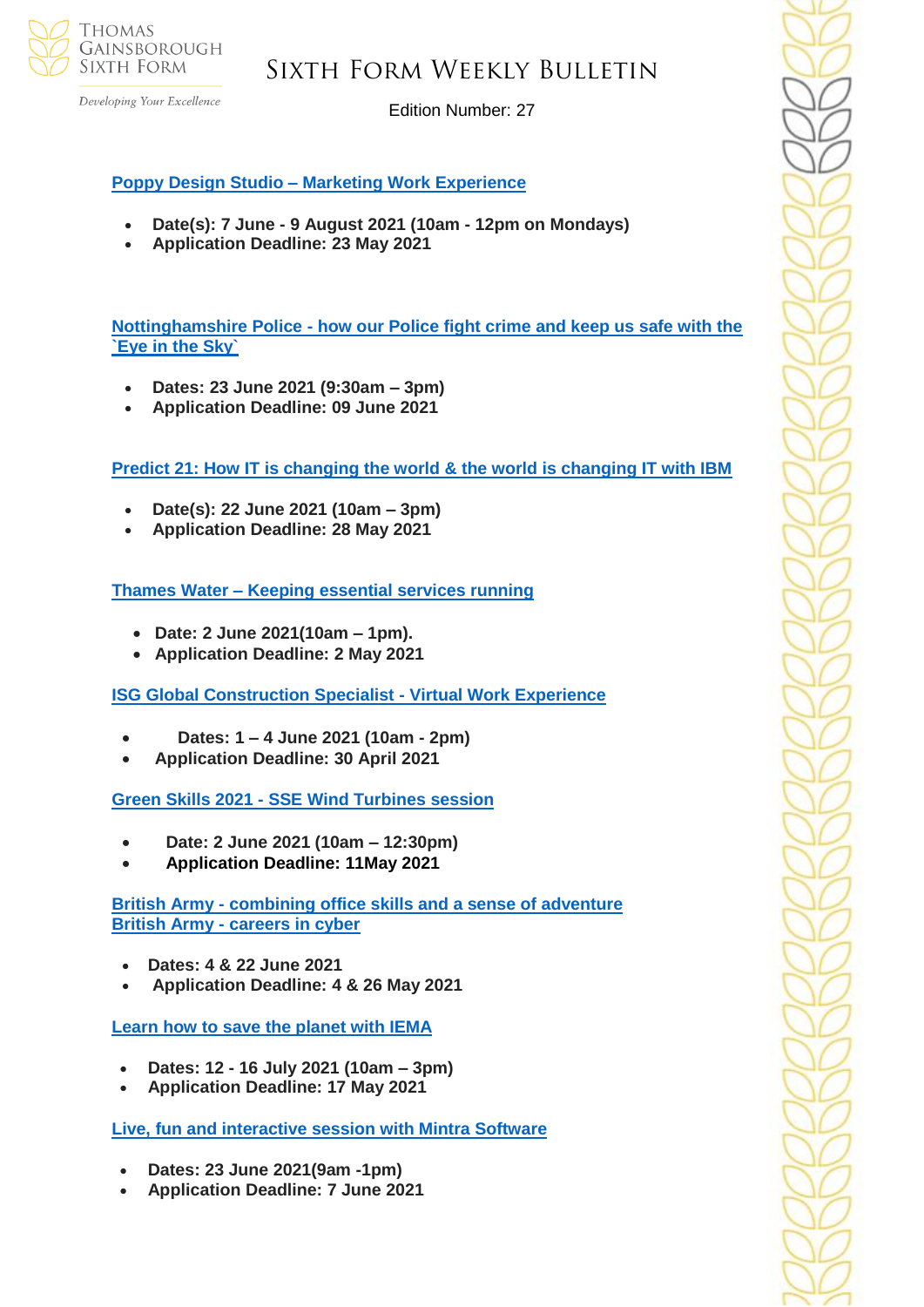

Developing Your Excellence

Edition Number: 27

## **Predict 21 - [Technology in Construction with Morgan Sindall](https://www.s4snextgen.org/Opportunities/View/id/1539)**

- **Dates: 22 June 2021(9:30am - 5pm)**
- **Application Deadline: 6 June 2021**

**[Predict 21: Financial Times One Week Online Work Experience](https://www.s4snextgen.org/Opportunities/View/id/1539)**

- **Dates: 21 - 25 June 2021(10am - 3pm)**
- **Application Deadline: 21 May 2021**

**Design Devan`s House – [Morgan Sindall Property Services](https://www.s4snextgen.org/Opportunities/View/id/1532)** 

- **Dates: 5 - 9 July 2021 (9:30am – 3:30pm)**
- **Application Deadline: 14 June 2021**
- **For a full list of placements - [sign in here to search and apply.](http://www.s4snextgen.org/)**

### **Speakers for Schools Weekly Broadcasts:**

## **Industrial Light and Magic & IntoFilm - May the 4th Talk - Tues 4th May 2-3pm**

Join us for a special webinar with the VFX company Industrial Light and Magic in celebration of May the Fourth! We will be discussing all the different types of careers in visual effects as well as an insight into some of our artist's personal career journeys and tips for getting into the industry. To register for this zoom webinar, please fill out this [form](https://forms.office.com/pages/responsepage.aspx?id=HFqhLo7yMEahv9dFTLRO6z5Q3ETnFPxGiGXEnV3hfnFUMlBDWTdQQzU4NEpYNUcwSFMwWDhHTDZaTi4u)

### **Property Chronicle broadcast - Wed 5th May 4-4:45pm**

During the broadcast the speakers will explain all about the property business in the UK and how your students can learn more and get involved and shed more light on the essay competition. **[LINK TO JOIN](https://bit.ly/3e0nEZm)**

### **Sarah Pinch, Managing Director, Pinch Point Communications & Independent Advisor to the Welsh Assembly Commission - Thurs 6th May 5-6pm**

Sarah started her career as a journalist with the BBC, and has since worked in PR, international development, public transport and the NHS. Sarah is looking forward to answering your questions. **[LINK TO JOIN](https://bit.ly/3vxnobx)**

### **West Suffolk College Higher Education Evening for Parents and Carers**

This free online event is aimed at providing you with on Higher Education as an option for your child. To register for this event, please visit their [website.](https://www.wsc.ac.uk/about-the-college/events/upcoming-events)

**InvestIn – Success after School Free Parents Events** Live online seminars designed to help parents supercharge their children's career potential. [Tuesday 11th May: Own The Room](https://investin.us6.list-manage.com/track/click?u=42ef3d3a89e86b8375cadb9aa&id=89f37fad0d&e=894e4199ae) Power up your child's public speaking skills; vital for any career [Wednesday 9th June: Success](https://investin.us6.list-manage.com/track/click?u=42ef3d3a89e86b8375cadb9aa&id=19b5bbb8d9&e=894e4199ae) in the City How to land a top job in the City: law, finance, consultancy and more